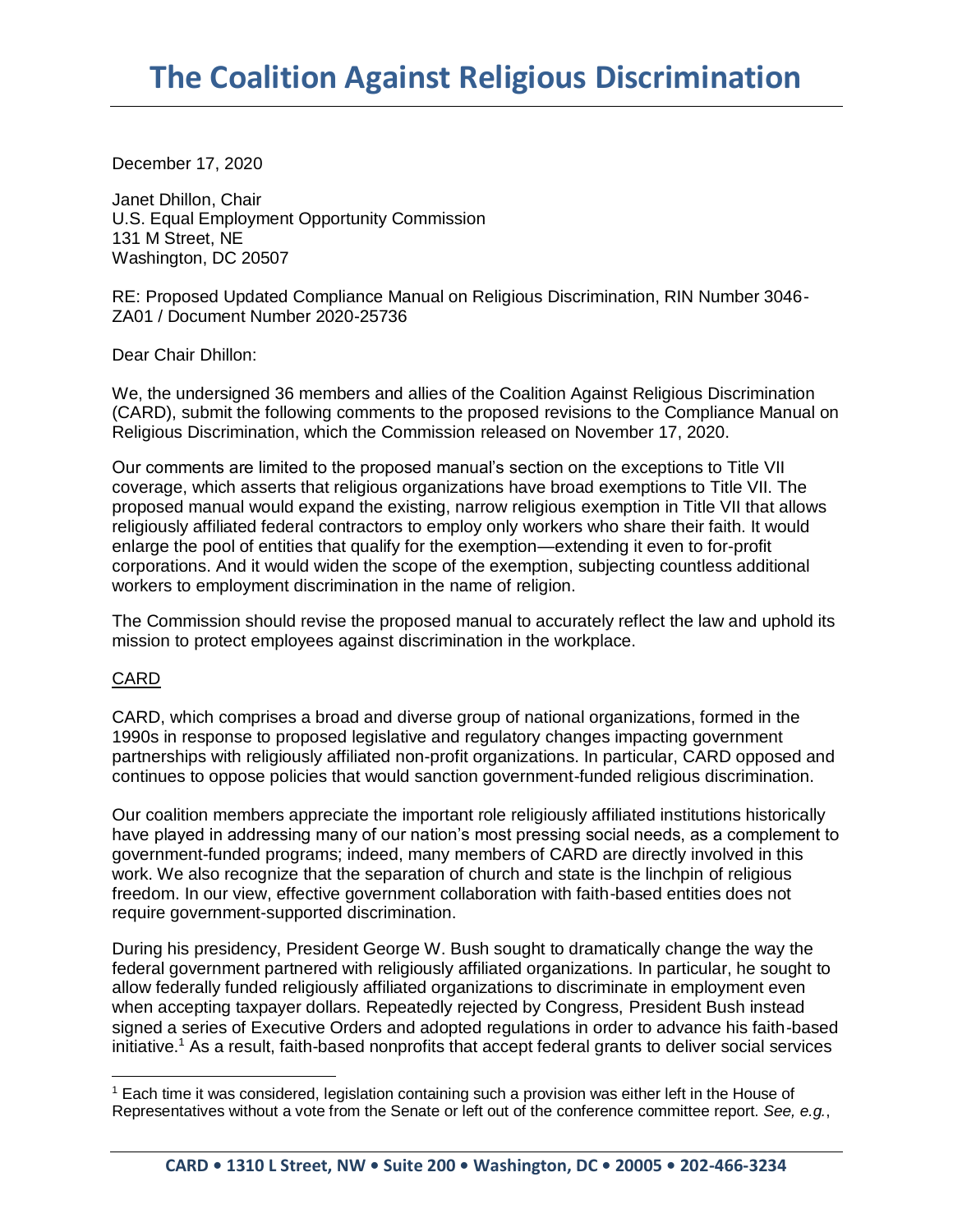have been allowed to take the Title VII religious exemption and discriminate in employment for jobs paid for with taxpayer dollars.

CARD strongly opposes this highly controversial and bad policy. Government-funded employers should not be allowed to impose a religious test on their applicants or employees—no one should be disqualified from a taxpayer-funded job because they are the "wrong" religion.

## The Proposed Manual

The mission of the EEOC is to "prevent and remedy unlawful employment discrimination and advance equal opportunity for all in the workplace.<sup>"2</sup> The proposed manual, however, defies this obligation by adopting an expansive view of the Title VII religious exemption.

"[T]here is no denying that . . . [the Title VII religious exemption] should be construed 'narrowly,'"<sup>3</sup> yet the proposed manual cherry picks case law in order to expand the EEOC's interpretation of the existing religious exemption. This, in turn, would subject even more workers to discrimination. The proposed manual does so without concern for the impact it will have on the employees and applicants who face discrimination, $4$  which undermines the principle of religious freedom.

Given the short 30 day time frame for public comment, our comments will be limited to three flaws in the proposed manual's section on exceptions.

First, the proposed manual significantly changes the section that explains which entities qualify for the Title VII religious exemption. The proposed manual no longer makes clear that the goal of the multi-factor test applied by the courts is to determine whether the corporation is "primarily religious,"<sup>5</sup> and it relegates the factors used in the leading cases to the footnotes. It also misrepresents the factors and how they are applied, suggesting the exemption is broad and even extends to for-profit corporations, without citing a single case in which a court has applied the religious exemption to a for-profit corporation. We are concerned that the proposed manual is unclear and could be read to allow significantly more employers to discriminate.

Second, the proposed manual suggests the scope of the Title VII exemption is broader than it is. On the one hand, the proposed manual properly states that the exemption *does not* allow

 CARE Act of 2002, H.R. 7, 107th Cong. § 201 (2001), *available at* [https://www.congress.gov/bill/107th](https://www.congress.gov/bill/107th-congress/house-bill/7)[congress/house-bill/7;](https://www.congress.gov/bill/107th-congress/house-bill/7) School Readiness Act of 2003, H.R. 2210, 108th Cong. § 116 (2003) *available at* [https://www.congress.gov/bill/108th-congress/house-bill/2210;](https://www.congress.gov/bill/108th-congress/house-bill/2210) Workforce Investment Act Amendments of 2003, H.R. 1261, 108th Cong. § 123, *available at* [https://www.congress.gov/bill/108th-congress/house](https://www.congress.gov/bill/108th-congress/house-bill/2210)[bill/2210.](https://www.congress.gov/bill/108th-congress/house-bill/2210)

<sup>2</sup> U.S. Equal Employment Opportunity Commission (EEOC), Overview, *available at* <https://www.eeoc.gov/overview> (last visited Dec. 11, 2020).

<sup>3</sup> *Spencer v. World Vision, Inc.*, 633 F.3d 723, 729 (9th Cir. 2011) (O'Scannlain, J., concurring).

<sup>4</sup> *See Cutter v. Wilkinson*, 544 U.S. 709, 720, 722, 726 (2005) (when crafting an exemption, the government "must take adequate account of the burdens" an accommodation places on nonbeneficiaries and ensure it is "measured so that it does not override other significant interests."); *Tex. Monthly, Inc. v. Bullock*, 480 U.S. 1, 18 n.8 (1989) (religious accommodations may not impose "substantial burdens on nonbeneficiaries"); *Estate of Thornton v. Caldor, Inc.*, 472 U.S. 703, 708-10 (1985) (the Establishment Clause forbids religious exemptions that fail to take account of other state interests); *see also Burwell v. Hobby Lobby Stores, Inc.,* 573 U.S. 682, 729 n.37 (2014).

<sup>5</sup> *See e.g.*, *Garcia v. Salvation Army*, 918 F.3d 997, 1004 (9th Cir. 2019); *Spencer*, at 729 (citing *EEOC v. Townley Eng'g & Mfg. Co.*, 859 F.2d 610, 618 (9th Cir. 1988)); *LeBoon v. Lancaster Jewish Cmty. Ctr. Ass'n*, 503 F.3d 217, 226 (quoting *Townley*).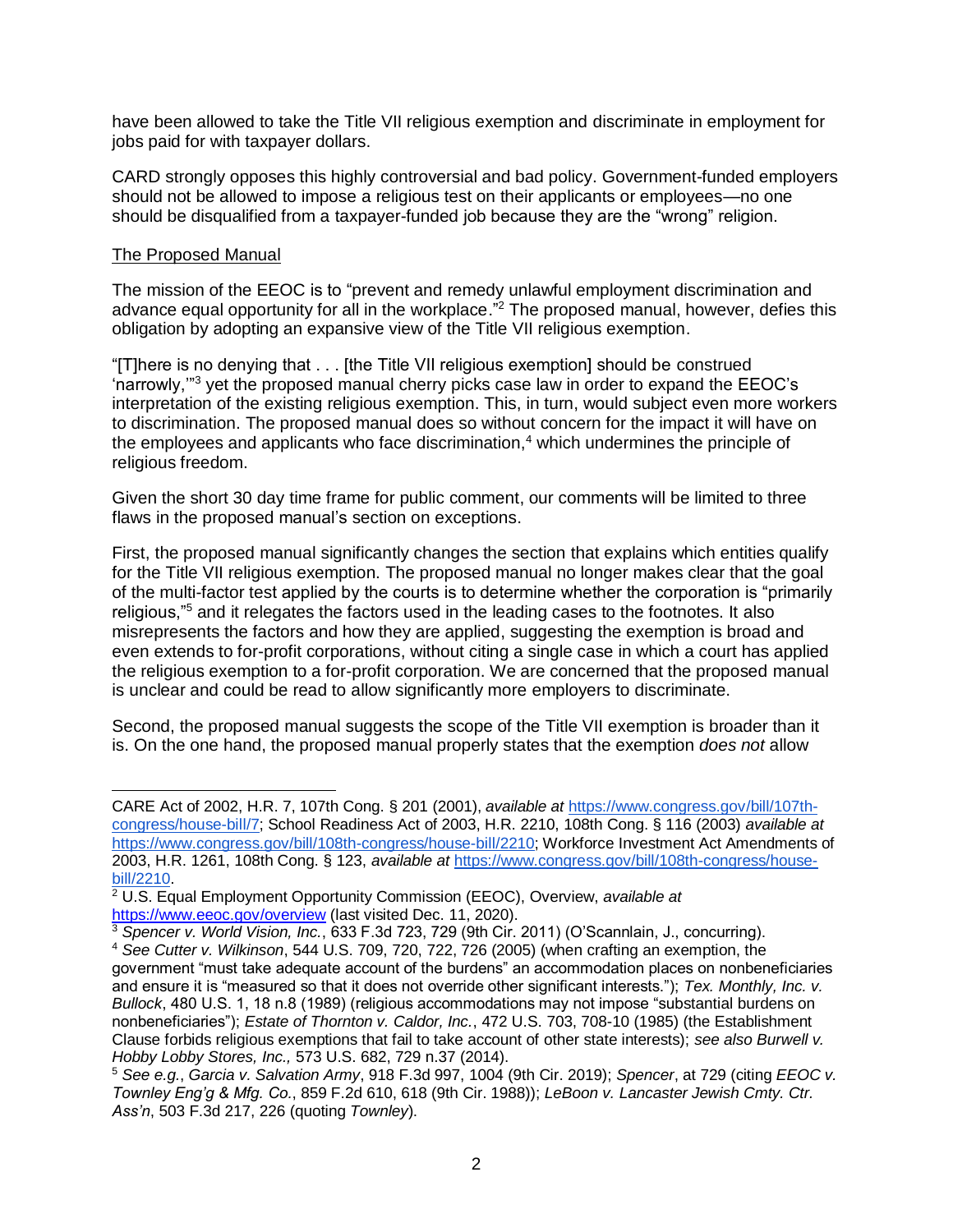religious organizations to discriminate in employment on the basis of race, color, sex,<sup>6</sup> or national origin, while on the other, it sows confusion about whether this holds true in practice. It also makes it more difficult for employees to challenge discrimination where religion is used as a pretext for discrimination on another protected basis.

Finally, we are concerned about the implications of suggesting the Religious Freedom Restoration Act (RFRA) could serve as a defense to claims of employment discrimination. Some of us were members of the Coalition for the Free Exercise of Religion, which led the effort to persuade Congress to enact RFRA; yet, we all agree that RFRA was meant to be a shield to protect religious freedom, not a sword to authorize discrimination against others. The government should only grant religious exemptions when they are necessary to protect religious exercise and are not part of a scheme to deny rights to others.

## **Conclusion**

The proposed manual effectively expands the Title VII religious exemption for employers to the detriment of the employees the EEOC is supposed to protect. Moreover, the proposed manual often provides more confusion than clarity, and thus, is not a "practical resource" for employers, employees, practitioners, and EEOC enforcement staff. It should not be approved without revision. The EEOC should work to limit discrimination faced by employees in the workplace, especially when the jobs are funded by taxpayer-dollars.

Sincerely,

Advocates for Youth American Atheists American Federation of State, County & Municipal Employees (AFSCME) American Humanist Association Americans United for Separation of Church and State Anti-Defamation League Autistic Self Advocacy Network Baptist Joint Committee for Religious Liberty (BJC) Bend the Arc: Jewish Action Catholics for Choice Center for Inquiry CenterLink: The Community of LGBT Centers **DignityUSA** Disciples Center for Public Witness Disciples Justice Action Network Equal Partners in Faith Freedom From Religion Foundation Global Justice Institute GLSEN Impact Fund Interfaith Alliance Jewish Women International Lambda Legal **NAACP** 

 6 In *Bostock v. Clayton County*, 140 S. Ct. 1731 (2020), the Supreme Court confirmed that Title VII's bar on sex discrimination also bars discrimination on the basis of sexual orientation and gender identity. The guidance should consistently reflect this throughout.